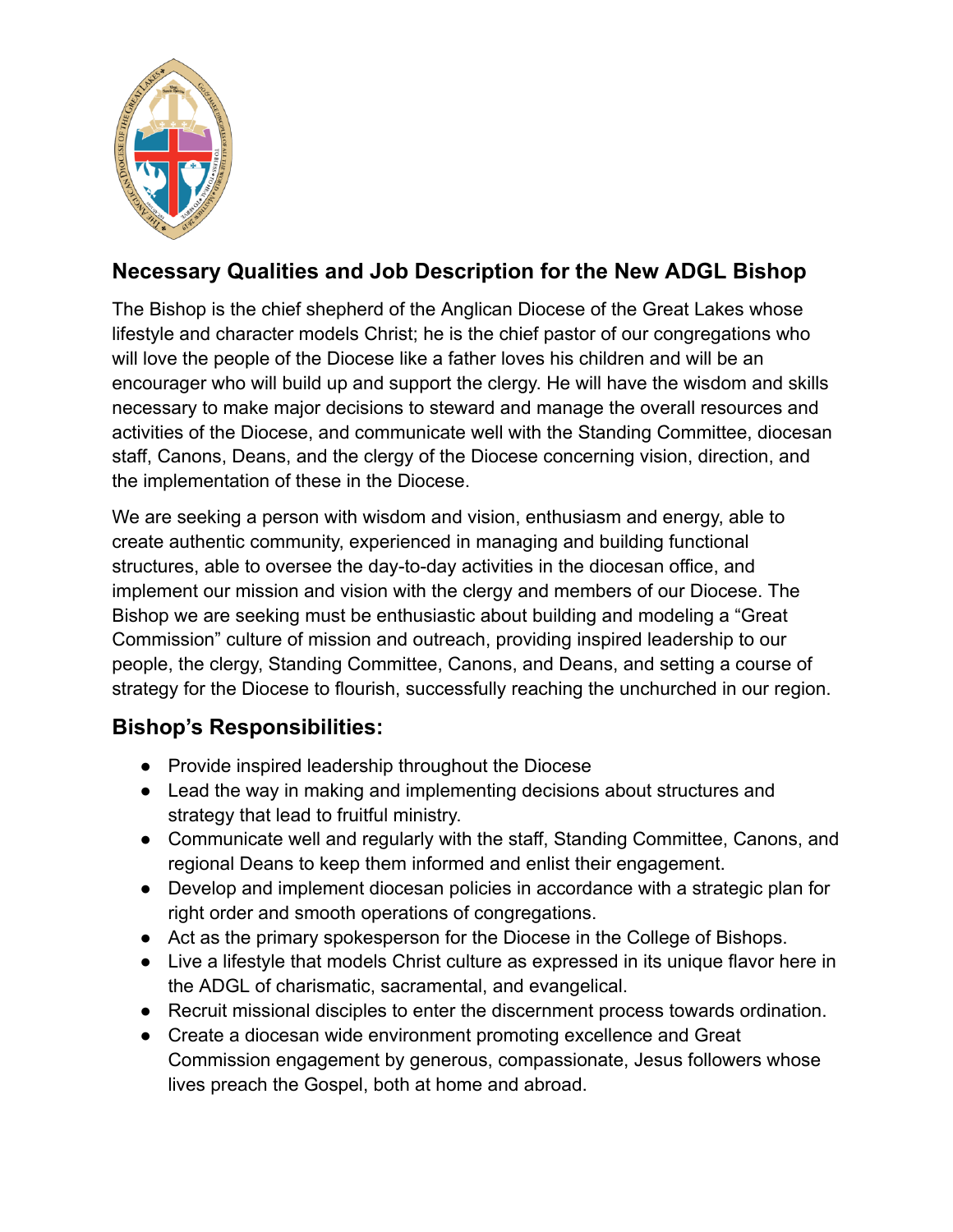- With the Standing Committee and Treasurer, review the Diocese's fiscal activity, including budgeting, reporting, and auditing.
- With the Canon for Administration and the diocesan Chancellor, assure all legal and regulatory documents are filed and monitor compliance with laws and regulations.
- Work with the Standing Committee and other advisors to implement values and mission, and plan for accomplishing short and long-term goals.
- Identify and respond to problems and opportunities within the Diocese. Create/execute appropriate structures to address these and communicate with involved parties. Analyze problematic situations and occurrences and provide solutions to ensure good order, growth in love, reconciliation, and forward movement of gospel imperatives.
- Build connections and working partnerships between and with all the congregations and missions within the Diocese.
- Visit congregations or regional gatherings on a regular basis, performing confirmations and ordinations when appropriate.
- Oversee the day-to-day activities of the diocesan office.
- Work with the Standing Committee and current employees for hiring new staff as needed.
- Plan and organize with the Standing Committee for the annual Synod of the Diocese.

# **Requirements for Bishop of the Anglican Diocese of the Great Lakes:**

- Master's degree or higher in Divinity or other relevant discipline or its equivalent.
- Minimum ten years of ministry experience as a Rector or in other senior management position.
- Strategic thinker who understands wise management of resources to build sustainable systems.
- Sees outreach and mission as our highest priorities while providing guidelines for good order and pastoral care of clergy and members.
- General knowledge of profit and loss, balance sheet and cash flow management, and general finance and budgeting.
- Ability to build consensus and authentic relationships among clergy, vestries, committees, and parishioners.
- Experience with church governance.
- Proven communication and negotiation skills.
- Ability to understand new issues quickly and make wise decisions regarding structures and systems to facilitate flourishing.
- Ability to inspire confidence and create trust by consistent follow through.
- Build and entrust collaborative teams to carry out directives in agreement with vision, mission, and strategic plan.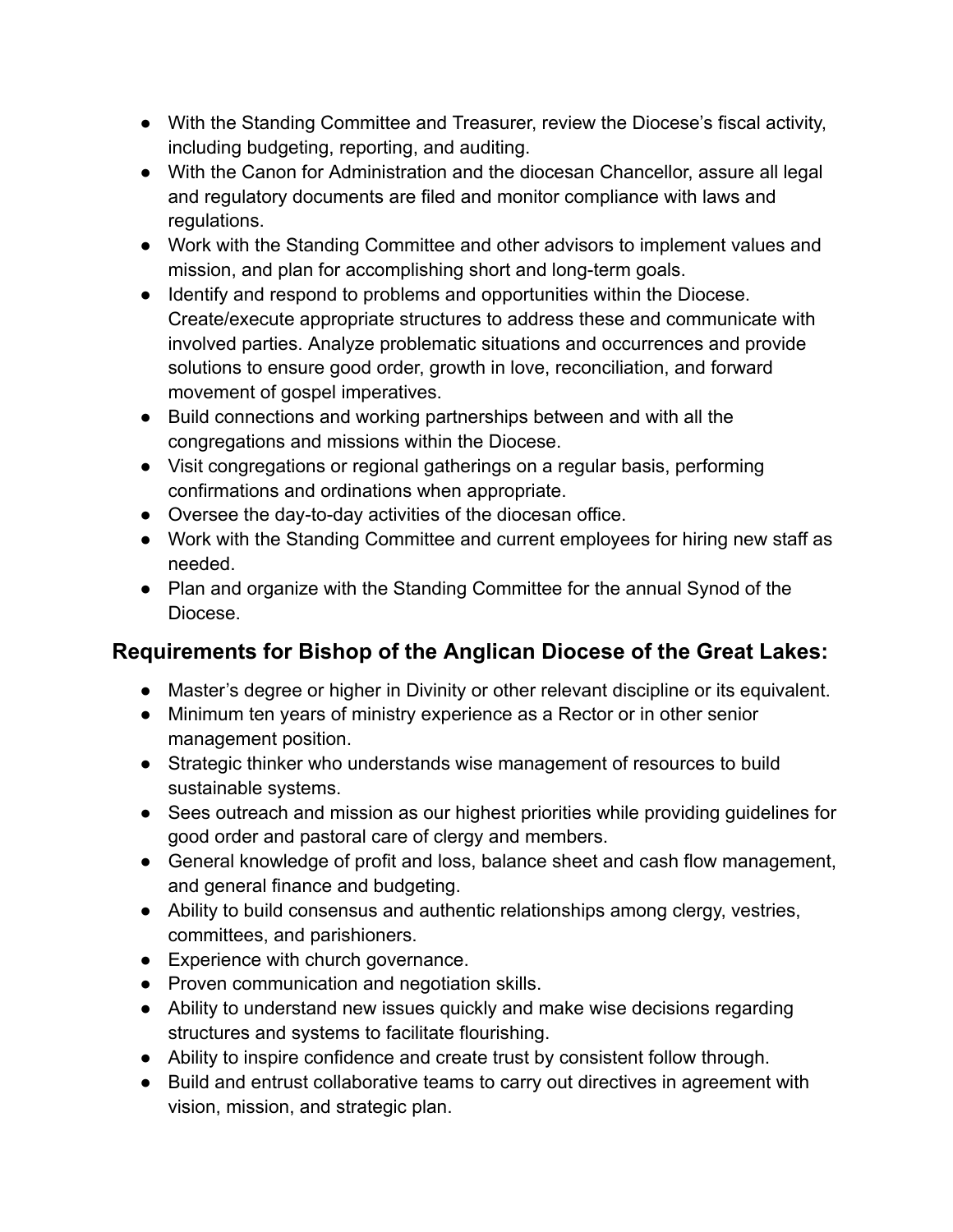- Recognize the leadership skills of women, appropriately promote them, and ordain them as deacons and presbyters within our Diocese.
- Ability to work under pressure and delegate and plan personal workload effectively.
- Must have the authority to work in America for compensation.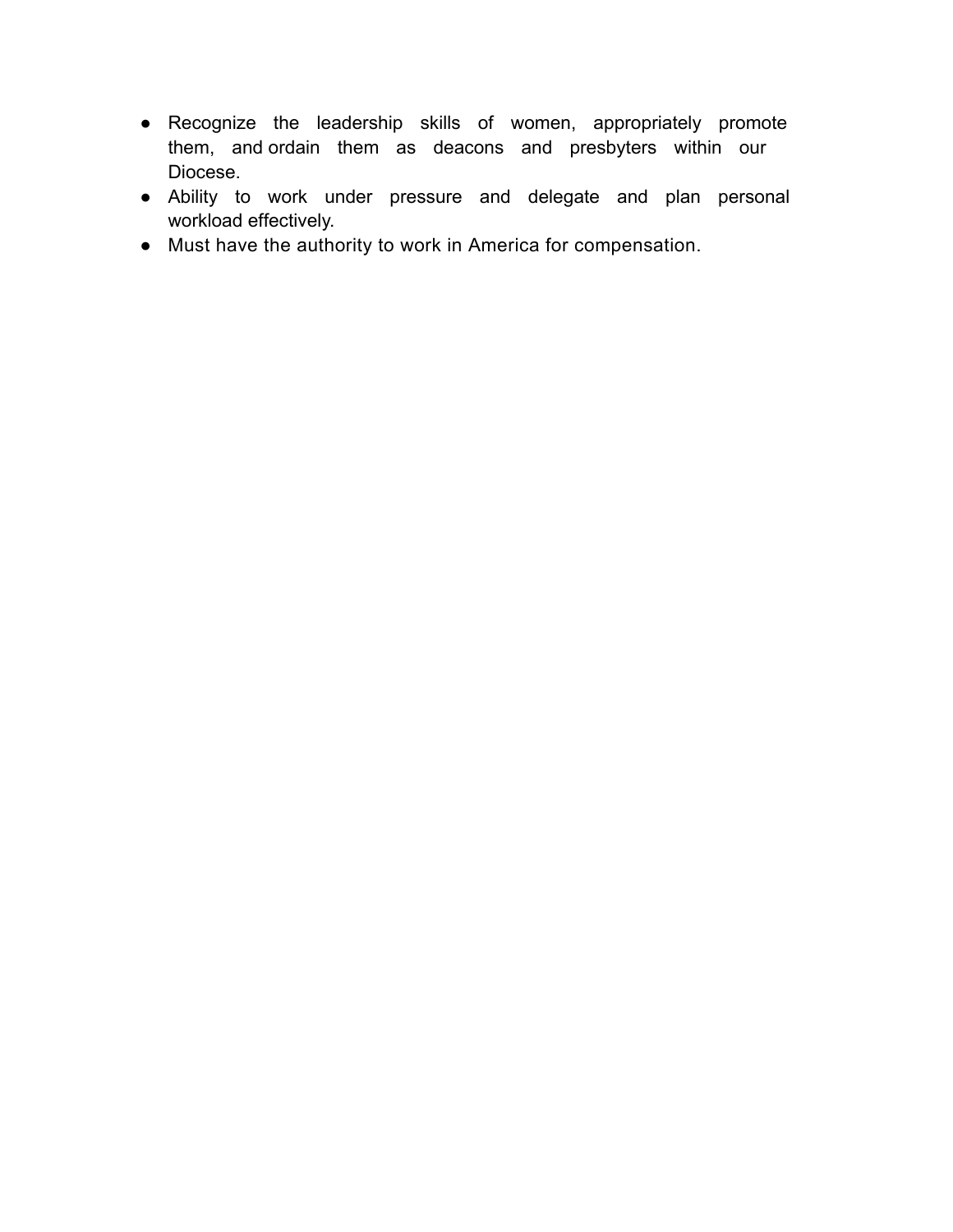

## **ARCHBISHOP'S CUSTOMARY FOR DIOCESAN ELECTION OF A BISHOP** <sup>1</sup>

#### **Diocesan Discernment Process**

The primary responsibility for selecting a bishop rests with each Diocese, but since a Bishop is consecrated for the whole church, the Province and the College want to be as supportive and helpful as possible. Collaboration between the Diocese and College of Bishops will help ensure that the discernment process in the College can go as smoothly as possible.

## **Before a Candidate Can Stand for Election**

When the Nominating Committee has narrowed down its list of nominees to those whom it believes are qualified to stand for election, it shall take the following steps prior to any announcement of a final slate of candidates standing for election:

#### **1. Diocesan Screening and Selection of Finalists**

The Diocese's screening of the finalists will include the following elements:

- a. The finalist will submit a statement of personal testimony to the Nominating Committee about how he came to faith in Christ and his journey of discipleship and ministry since that time.
- b. Appropriate background checks will be conducted using Oxford Document Management (ODM) which satisfies the need for Criminal Background check, employment history, educational history, references and credit check. The confidentiality of all background check materials shall be safeguarded and access restricted to as limited a group as possible. It is recommended that access be restricted to the Chair of the Committee, the Diocesan Chancellor

<sup>&</sup>lt;sup>1</sup> Slightly modified for this document; Customary in its entirety on the ADGL website Search Process page.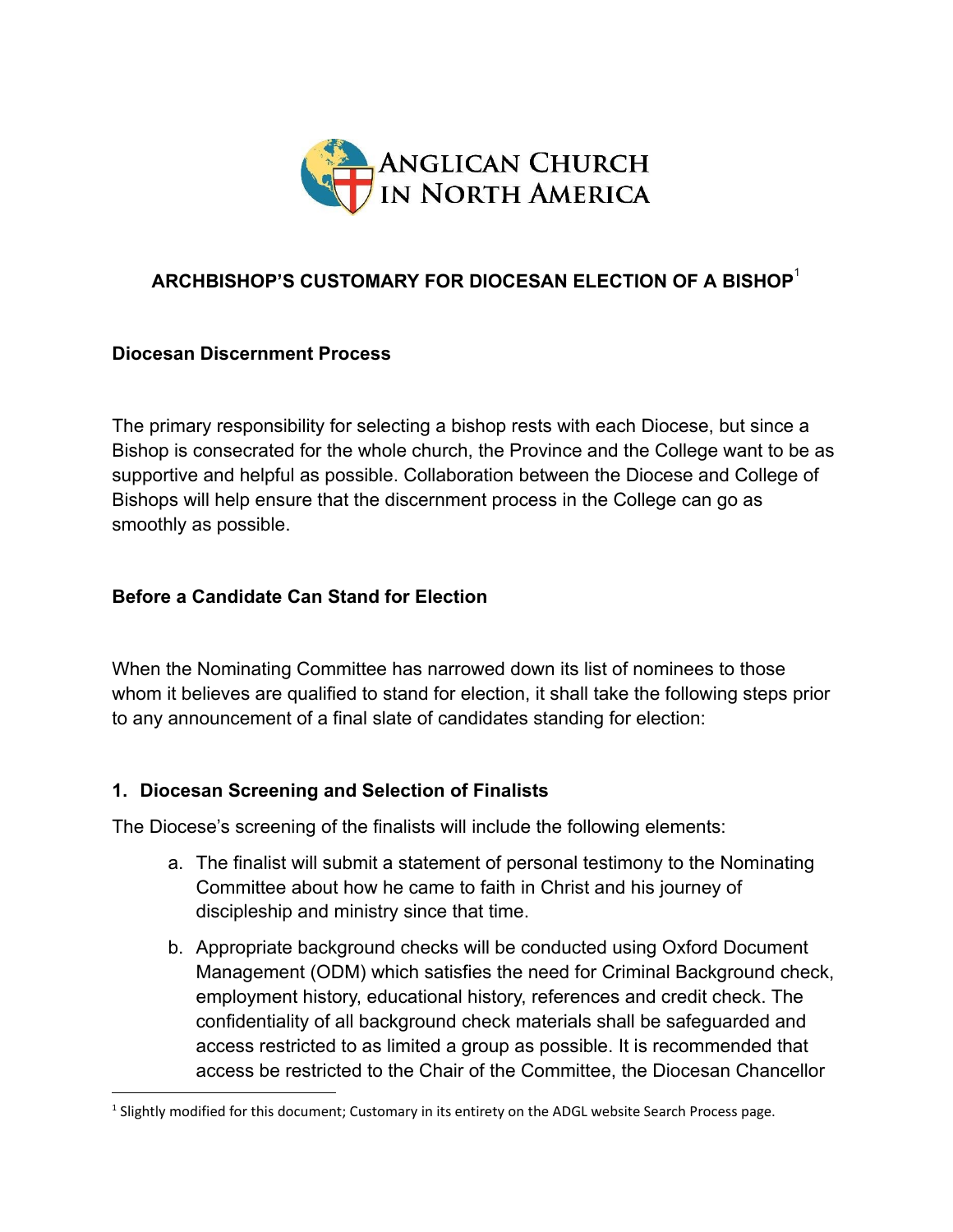and one other member of the Committee. This does not preclude consultation with professionals qualified to interpret the background materials and/or bishops made available to the Nominating Committee for such consultation.

- c. A background check with Vigilant Employment Screening will also be used to conduct a County Civil Search for every county in which the finalist has ever resided, and an Internet Mining and Social Media Search. (These can usually be done within seven days.)
- d. Reference interviews will be conducted with the finalist's present and former bishops, and also with the leadership of the congregations where he has served.
- e. The finalist should have an independent psychological evaluation by someone not known to the individual (to avoid a conflict of interest), who can evaluate the finalist's mental and emotional fitness for the office of the bishop. (The College of Bishops can provide a list of appropriate psychologists.)
- f. The finalist will also provide certification from a qualified physician that he is medically fit to serve as a bishop, particularly in light of the requirements of extensive travel, including some international travel.
- g. An interview should be conducted with the finalist's wife asking specific questions related to her support of this possible call and the health of their marriage.
- h. A bishop is consecrated not for a diocese only, but for the whole church, and so the College of Bishops takes care to ensure that the processes for election and consent not only include thorough background checks listed above, but also the following focusing on personal morality.

1. The maintenance of Biblical sexual ethics and behavior are a commitment in the ACNA. For this reason, in addition to the Oxford and Vigilant background checks, there are two levels of screening for pornography use or addiction and other inappropriate sexual behavior. The first level is required of each potential candidate/nominee. That is coordinated through the Rev. Dr. Sam Pascoe (samcpascoe@yahoo.com). The cost for this screening and evaluation is \$100, which would be covered by the Diocese for each candidate.

2. The results of this first level screening will be reviewed by Dr. Pascoe and discussed with the candidate and may be referred to the Archbishop (or his representative) if circumstances warrant.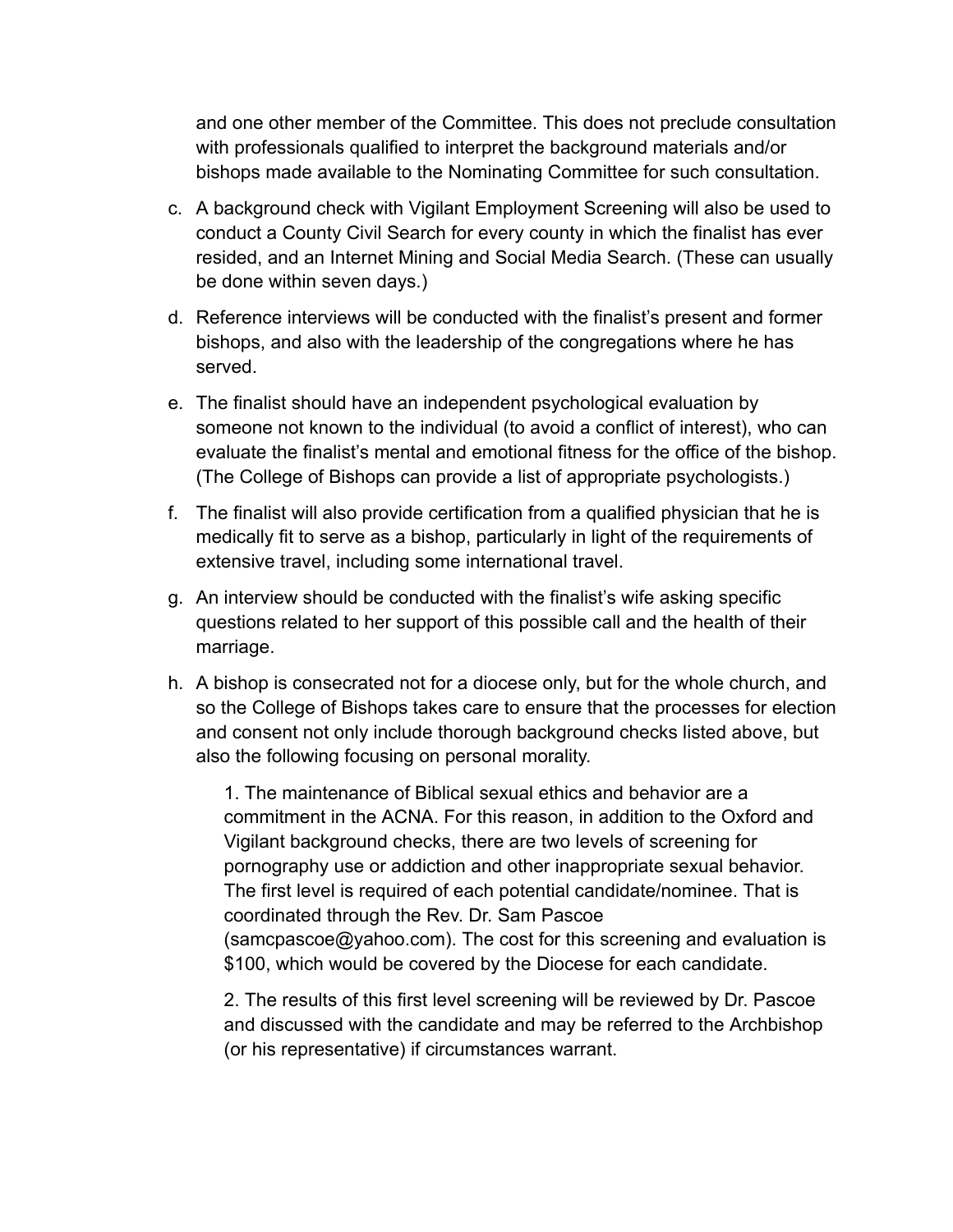3. Following election, the bishop-elect will also undergo a more thorough screening with Dr. Pascoe. This screening addresses sexual health in much greater depth, using a built-in metric that indicates validity. This is not a pass/fail instrument. The purpose of this instrument is to discover issues that should be considered by the College of Bishops before consent is given to the election and that may call for pastoral care and support for the bishop-elect in his ministry as a bishop.

4. Cost of the in-depth testing instrument and evaluation is \$250.00. This cost will be borne by the Province.

- i. The above information will be used to consider whether the Nominating Committee should put forward a finalist's name for possible election. This information as it pertains to the one elected will also be sent to the College of Bishops for their consideration of consent of the election.
- j. Qualified Nominees shall receive a letter from the Dean of the College of Bishops (see Appendix 3) informing them the diocese intends to name them as a finalist provided, they would be willing, if elected, to sign the following Covenant with the College of Bishops if they should be elected.
	- a. Will attend all College of Bishops, Provincial Council/Assembly meetings unless given permission by the Archbishop to be excused.
	- b. Will accept at least one appointment to serve on a College of Bishops committee.
	- c. Will subscribe to Covenant Eyes and have it installed on all of his personal and office cell phones, computers and tablets.
	- d. Will promote discipleship, church planting, and evangelism as primary values and function of the diocese.
	- e. Will attend all Gafcon/Global South Bishops conferences unless given permission by the Archbishop to be excused.
	- f. Will accept at least one partnership with a Gafcon/Global South bishop and diocese.
	- g. Will honor the College of Bishops agreements explaining how overlapping jurisdictions deal with church planting, transfers, and admitting new congregations.
	- h. Will teach and encourage the 10/10/10 principle of giving (10% from individuals to church, church to diocese and diocese to Province) and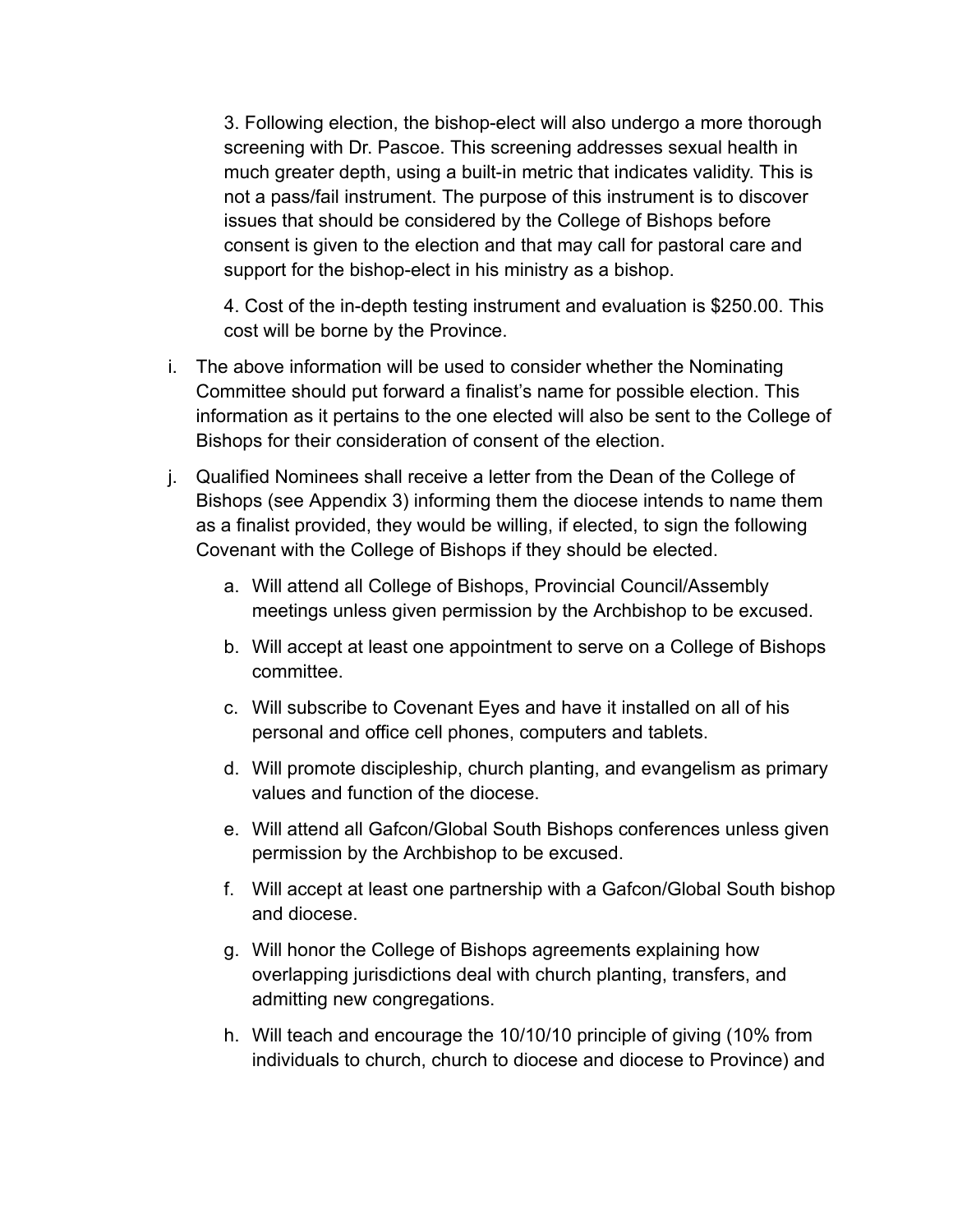call upon the diocese to tithe to the ACNA unless given permission by the Archbishop for a different arrangement.

Only qualified nominees who sign the above Covenant with the College of Bishops may be named as Finalists by the Diocese.

#### **After the Election**

When an election has taken place, the Bishop-Elect and his wife (if married) should plan on attending the next scheduled College of Bishops' Meeting. At this meeting the bishop-elect will be interviewed by the College and a vote taken to consent to his election. If the College does not consent to the election, or if the needed information from the bishop-elect was not a part of the diocesan selection process, the process will be returned to the diocese until they can select a bishop-elect according the Canons of the Province and rules of the College of Bishops. When the consent to an election is given by the College of Bishops, the diocese, the bishop-elect, and the Archbishop's office will work together regarding the consecration of the new bishop.

#### **Consent of the College of Bishops (In Person)**

After the diocese elects a new bishop, the bishop-elect will be invited to the next College of Bishops meeting to be interviewed by the bishops, who then must give consent (by two-thirds majority) to the election. If the required screening described in 1a-j above has not been done, the College will not be able to give consideration to the bishop-elect until the required screening is completed. If the bishops do not consent, the diocese will be required to hold a new election.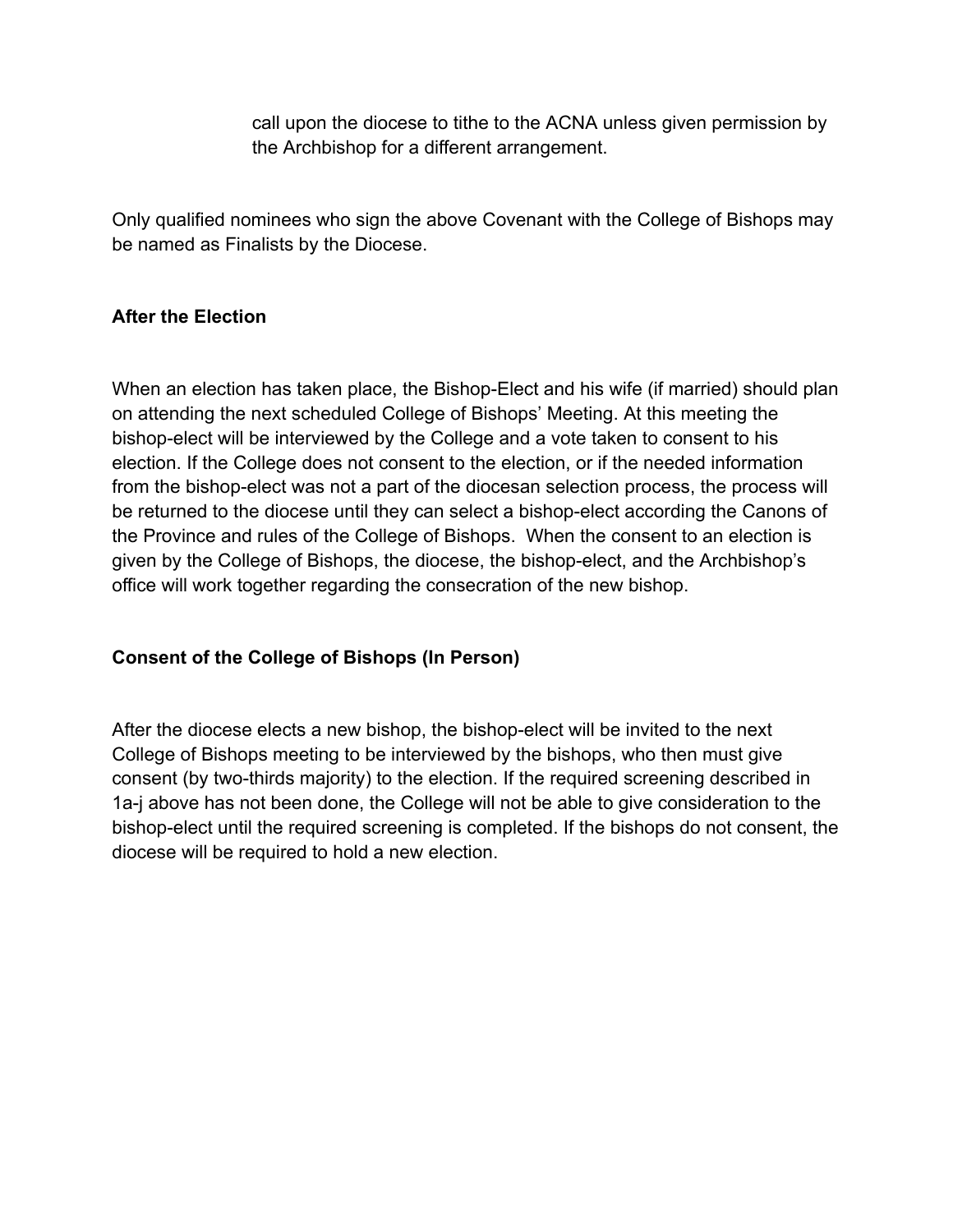### **Appendix 1**

## **PERTINENT CANONS REGARDING THE ELECTION OF A BISHOP**

### **Title I, Canon 5**

## **Section 7 –** *Concerning Diocesan Sustainability*

The Executive Committee shall review the annual Diocesan Reports with the objective of determining the sustainability of the several dioceses. The Executive Committee may open a dialogue with any diocese it feels is in need of assistance with the objective of strengthening its sustainability.

## **Title III, Canon 8** *Of Bishops*

## **Section 1 -** *Concerning Requirements for Bishop According to Holy Scripture*

A Bishop is called by God and the Church to be a shepherd who feeds the flock entrusted to his care. A Bishop is an overseer of the flock and as such is called to propagate, to teach, and to uphold and defend the faith and order of the Church willingly and as God wants him to – not greedy for money, but eager to serve; not lording it over those entrusted to his care, but being a wholesome example to the entire flock of Christ (1 Peter 5:2-3). These requirements are in addition to the requirements set forth in Canon 2 for Deacon (1 Timothy 3:8-13) and for Presbyter (1 Timothy 3:1-7; 5:17; Titus 1:6-9).

## **Section 2 -** *Concerning the Ministry of Bishops*

By the tradition of Christ's One, Holy, Catholic, and Apostolic Church, Bishops are consecrated for the whole Church and are successors of the Apostles through the grace of the Holy Spirit given to them. They are chief missionaries and chief pastors, guardians and teachers of doctrine, and administrators of godly discipline and governance.

#### **Section 3 -** *Concerning Criteria for the Episcopate*

To be a suitable candidate for the episcopate, a person must:

- 1. Be a person of prayer and strong faith;
- 2. Be pious, have good morals and exhibit Godly character;
- 3. Have a zeal for souls;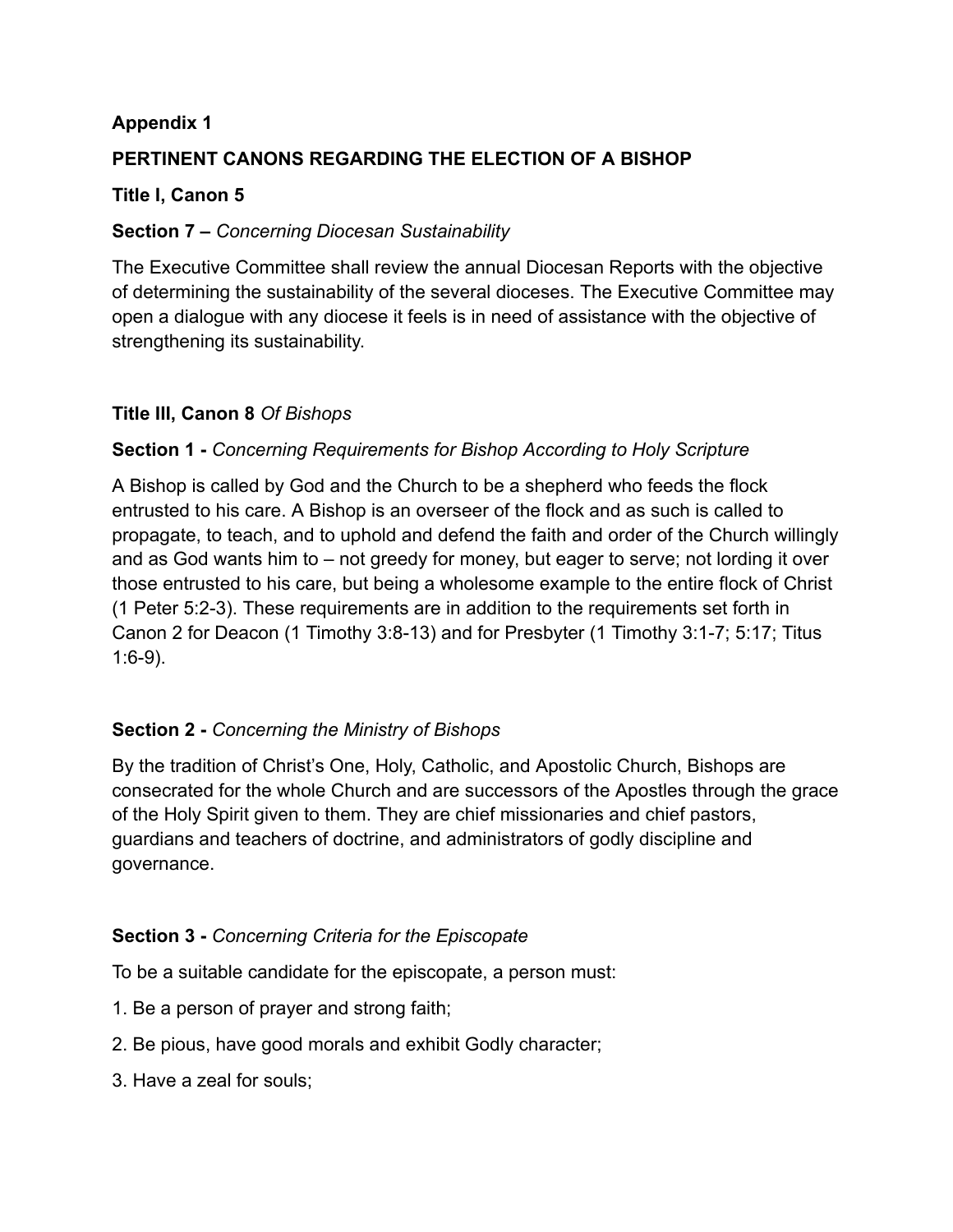- 4. Have demonstrated evidence of the fruit of the Holy Spirit;
- 5. Possess the knowledge and gifts which equip him to fulfill the office;
- 6. Be held in good esteem by the faithful;
- 7. Be a male Presbyter at least 35 years old;
- 8. Have demonstrated the ability to lead and grow the Church.

## **Section 4 -** *Concerning the Election of Bishops*

1. With the consent of the College of Bishops, a diocese may commence the process of election of a Bishop. Such election is subject to the approval of the College of Bishops as described in this section.

2. Bishops shall be chosen by a Diocese in conformance with the constitution and canons of the Diocese and consistent with the Constitution and Canons of this Church.

3. An electing body from the Diocese shall certify the election of a Bishop for consent by the College of Bishops, or may certify two or three nominees from which the College of Bishops may select one for the Diocese.

4. Where the originating body is newly formed, that body shall normally nominate two or three candidates, from whom the College of Bishops may select one.

5. Consent or choice shall require the affirmative vote of two-thirds of the membership of the College of Bishops present and voting, which consent must be given within 60 days of certification and in writing. For purposes of the election of Bishops at a meeting of the College, a quorum shall be a majority of the active members of the College.

6. Upon the consent or choice of a Bishop-elect by the College of Bishops, the Archbishop shall take order for the consecration and/or installation of such Bishop.

7. In the event the Bishop-elect or the nominees are rejected by the College of Bishops, the College shall so inform the originating body in writing.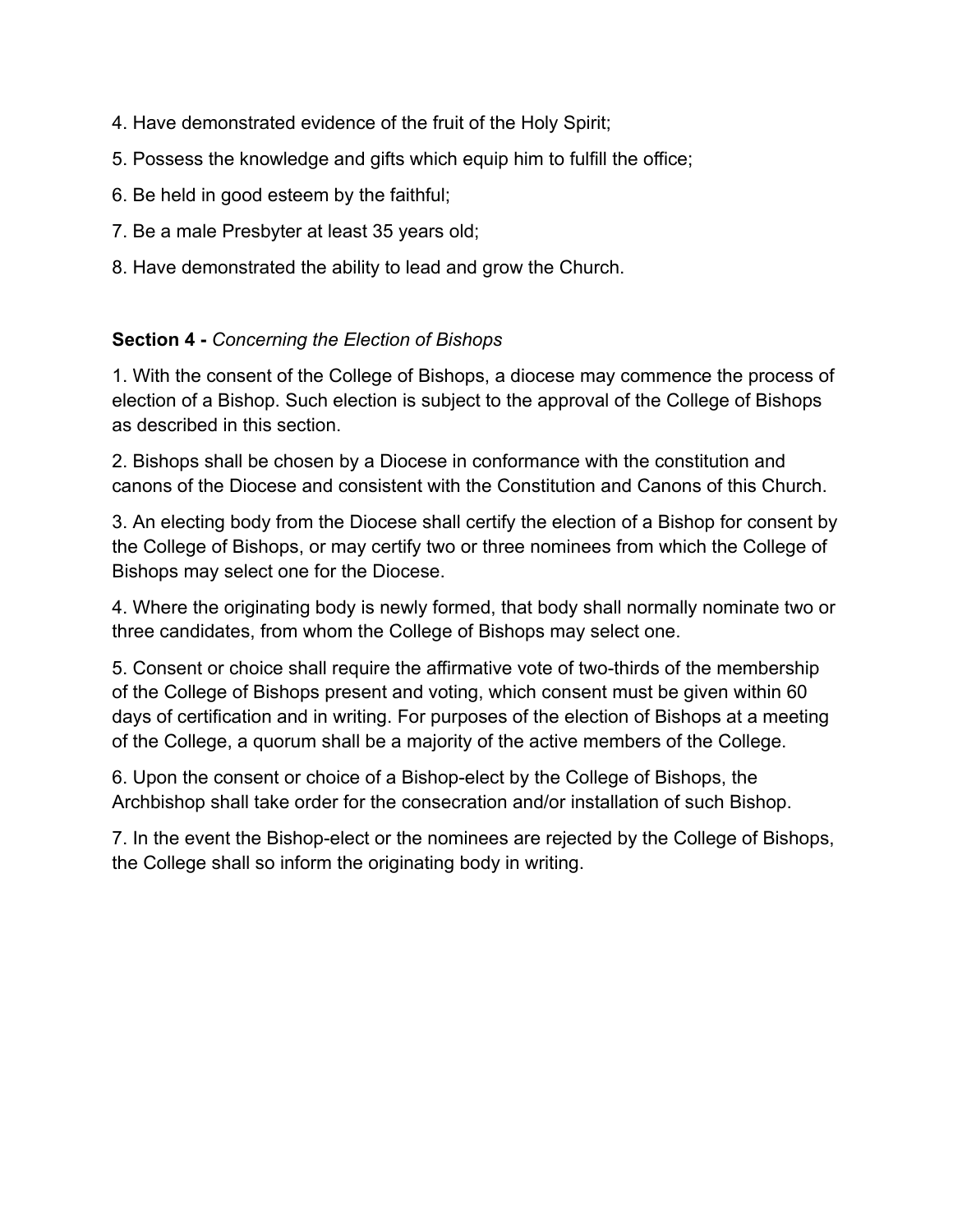## Appendix 2<sup>2</sup>

## **STATED QUALIFICATIONS FOR LEADERSHIP FROM SCRIPTURE AND ACNA CONSTITUTIONS AND CANONS**

**TITLE III, Canon 2** *Of the Qualities of Those Who are to Be Ordained Deacons or Presbyters* 

## **Section 1** - *Concerning General Requirements*

Every Bishop shall take care that he admit no person into Holy Orders but such as he knows either by himself, or by sufficient testimony, to have been baptized and confirmed, to be sufficiently instructed in Holy Scripture and in the doctrine, discipline and worship of this Church, as defined by this Province, to be empowered by the Holy Spirit and to be a wholesome example and pattern to the entire flock of Christ.

## **Section 2** - *Concerning Requirements for Deacon According to Holy Scripture*

In accordance with Holy Scripture, a Deacon must be worthy of respect, sincere, not indulging in much wine, not pursuing dishonest gain, and one who holds the deep truths of the faith with a clear conscience. They must first be tested, and then if there is nothing against them, let them serve as Deacons (1 Timothy 3:8-13).

#### **Section 3** - *Concerning Requirements for Presbyter According to Holy Scripture*

In addition to the qualifications above, and in accordance with Holy Scripture, a Presbyter must be above reproach, not self-pleasing but self-controlled, upright, holy, disciplined, temperate, hospitable, not given to drunkenness, not violent but gentle, not quarrelsome, not a lover of money, not a recent convert, one who loves what is good and one who has a good reputation with outsiders. A Presbyter must be able to preach and teach, holding firmly to the trustworthy message as it has been taught, in order to encourage others by sound doctrine and to refute those who oppose it (1 Timothy 3:1-7; 5:17; Titus 1:6-9).

## **Section 4** - *Concerning Requirements for Married Candidates with and Without Children*

In the case of persons who are or have been married, and/or have children, Every Bishop shall take care that such persons manage their own family well, for as Holy

 $2$  The Appendix is not in the original Customary but is added for purposes of this document.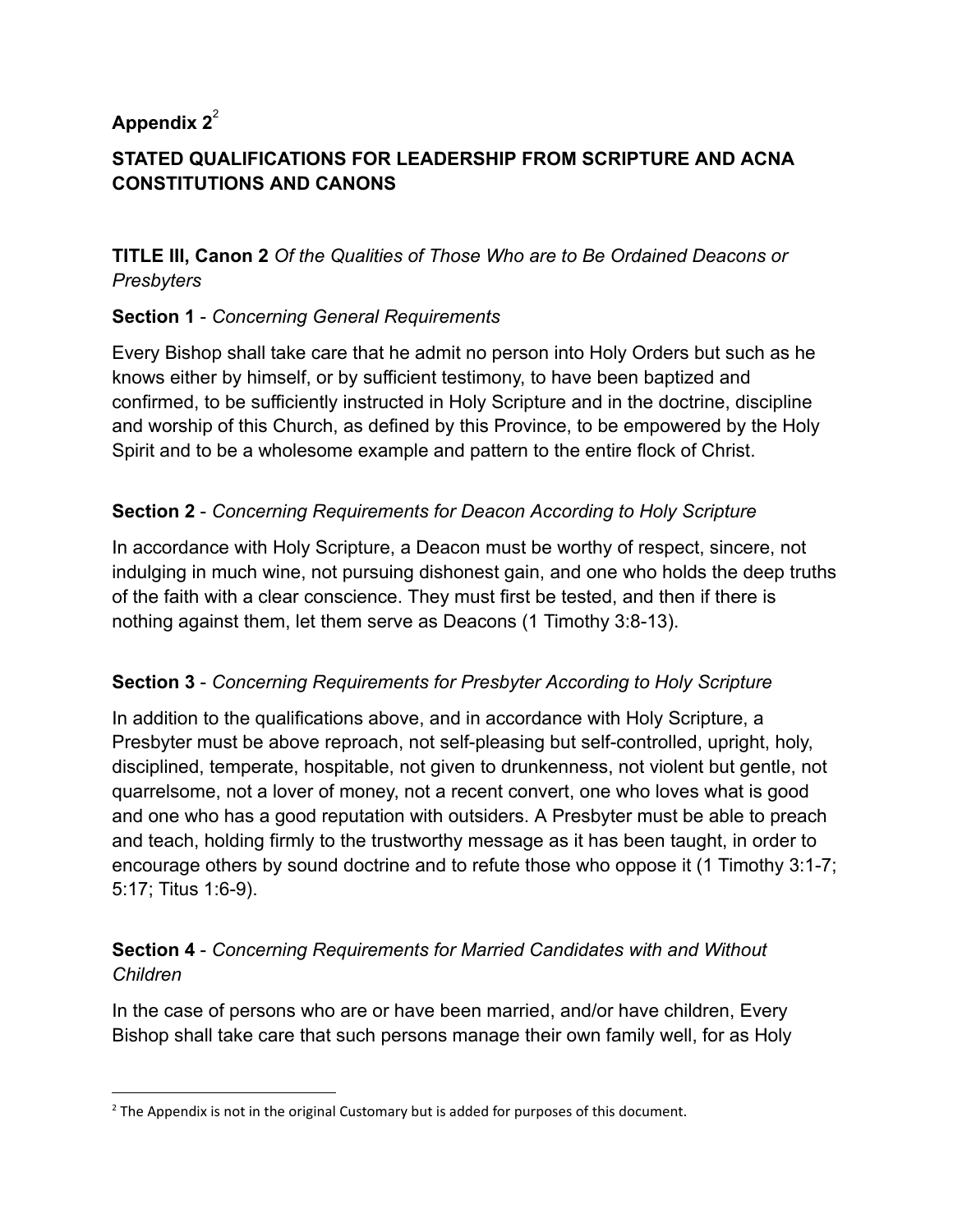Scripture attests, "If anyone does not know how to manage his own family, how can he take care of God's church?" (1Timothy 3:4-5, 12; Titus 1:6). **Section 5** - *Concerning Upholding the Sanctity of Marriage Especially for Those to Be Ordained* 

Marriage as a lifelong covenant between a man and a woman, where the two become one flesh, is both an ordinance of Creation, affirmed as such by our Lord, and commended by Saint Paul as a sign of the mystical union between Christ and his Church (Matthew 19:3-9; Ephesians 5:22- 32). As wholesome examples and patterns to the entire flock of Christ, all married persons to be admitted to Holy Orders shall remain married to their spouse for life, and in accordance with the vows they exchanged in Holy Matrimony. Subject to Section 6 of this Canon, no person shall be admitted into Holy Orders who has divorced and remarried.

## **QUALIFICATIONS FOR LEADERSHIP FROM THE SCRIPTURES**

The saying is sure: whoever aspires to the office of bishop desires a noble task. Now a bishop must be above reproach, married only once, temperate, sensible, respectable, hospitable, an apt teacher, not a drunkard, not violent but gentle, not quarrelsome, and not a lover of money. He must manage his own household well, keeping his children submissive and respectful in every way – for if someone does not know how to manage his own household, how can he take care of God's church? He must not be a recent convert, or he may be puffed up with conceit and fall into the condemnation of the devil. Moreover, he must be well thought of by outsiders, so that he may not fall into disgrace and the snare of the devil.

Deacons likewise must be serious, not double- tongued, not indulging in much wine, not greedy for money; they must hold fast to the mystery of the faith with a clear con-science. And let them first be tested; then, if they prove themselves blameless, let them serve as deacons. Women likewise must be serious, not slanderers, but temperate, faithful in all things. Let deacons be married only once, and let them manage their children and their households well; for those who serve well as deacons gain a good standing for themselves and great boldness in the faith that is in Christ Jesus **.**  (1Timothy 3:1-13).

. . . Appoint elders in every town, as I directed you: someone who is blameless, married only once, whose children are believers, not accused of debauchery and not rebellious. For a bishop, as God's steward, must be blameless; he must not be arrogant or quicktempered or addicted to wine or violent or greedy for gain; but he must be hospitable, a